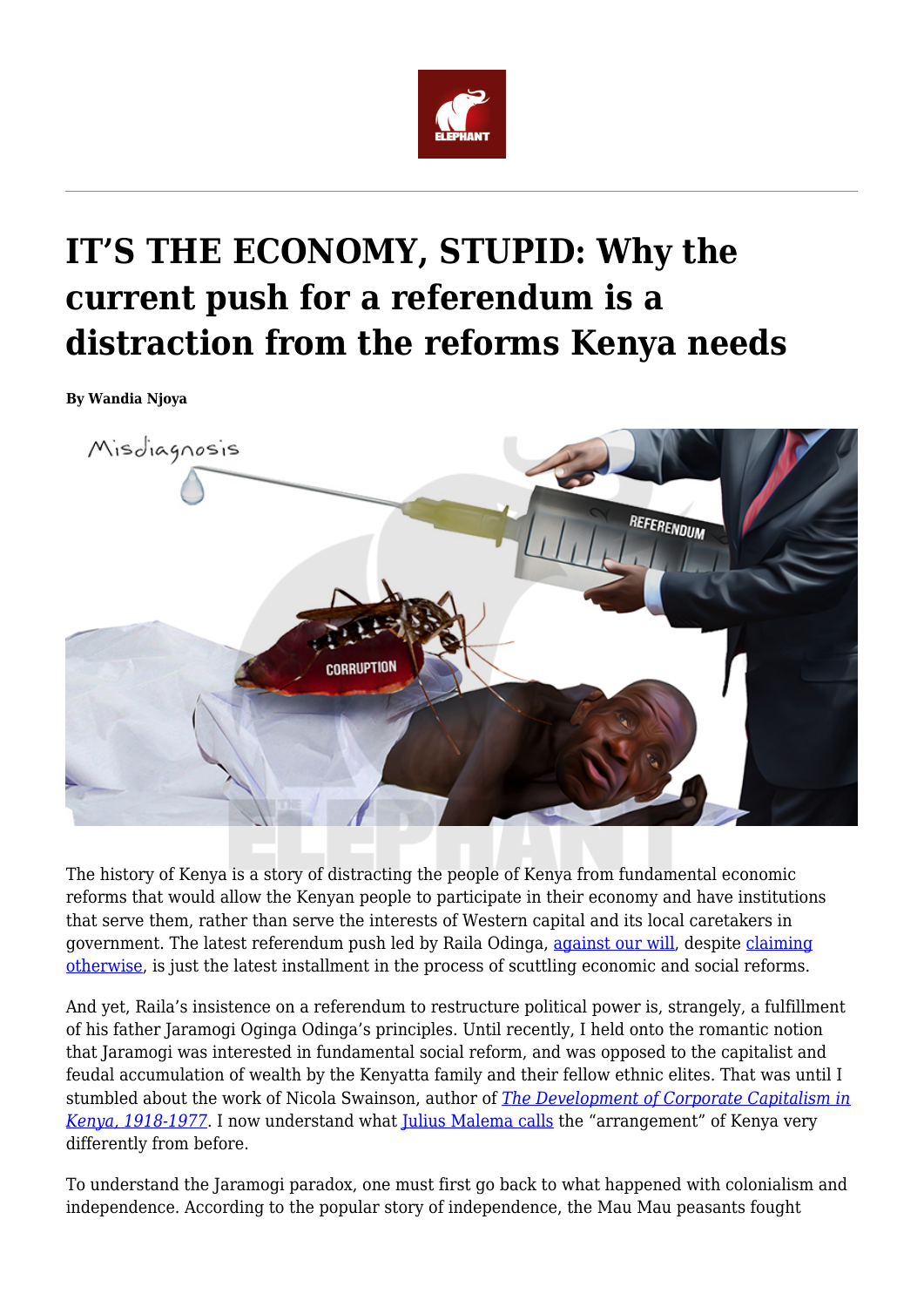against foreign domination, and now Kenya is an independent country. An increasingly popular amendment to that narrative is that Jomo Kenyatta was never part of the Mau Mau, and that is why, after independence, he betrayed the Mau Mau cause, protected the white settlers and became a version of them. An additional amendment is that Jaramogi understood that it was "not yet uhuru," and that by forming the Kenya People's Union with Bildad Kaggia, he sought to promote land reform and politics based on issues, not identity.

Thankfully, more Kenyans are beginning to understand that the first president was never interested in freedom. But what remains is our view of the Europeans as all sharing the same interests. Understanding the different European interests is key to understanding what exactly Jaramogi stood for, and how Raila's politics do conform to Jaramogi's position, but at the same time do not serve the interests of Kenyans.

As Swainson explains, the settlers, the British government and the British corporations were all serving different interests. When the British East African Company landed in Kenya, it did not have white settlers in mind, and in fact, it only supported their stay in Kenya on the understanding that what the settlers would produce on the land would serve British corporations at home.

Thankfully, more Kenyans are beginning to understand that the first president was never interested in freedom. But what remains is our view of the Europeans as all sharing the same interests. Understanding the different European interests is key to understanding what exactly Jaramogi stood for, and how Raila's politics do conform to Jaramogi's position, but at the same time do not serve the interests of Kenyans.

However, the settlers didn't play to script. They consistently fought against the colonial government's control of land, agriculture and trade, and towards the 1950s, they were getting more control of agriculture and trade in the colony. But the Achilles heel of the settlers was that they still needed the colonial government's military might to force Africans off their own land, and to work on the colonial farms.

After the Second World War, the British homeland needed more resources for its recovery and started to put more pressure on the colonial government to expand the extraction of resources from the colonies. For more resources, the colonial government needed to expand trade and land ownership to Africans, and encourage the growth of an African middle class to help the British corporations. But the settlers would have none of it. As a result, the colonial government had a hard time pleasing both the settlers here and the government back home.

The stalemate ended in the 50s, when the peasants revolted against the settlers.

Of course, the settlers did not have the firepower to crush the rebellion, and so the British government sent its troops. But once in charge, the British government pressed the settlers to concede to more African involvement. This move allowed the British state and corporations to weaken the hand of the settlers and to strengthen their own. It also allowed more space for the compromised African elites who would not ask for radical social reform. Companies like Brooke Bond and East African Breweries, and later on Bamburi Cement, consolidated their positions in Kenya as the clueless Jomo Kinyatta initially told Kenyans that since the British were leaving, we could have the land back.

Jaramogi began his career before independence intending to be a businessman. As he explains in his book, *[Not Yet Uhuru](https://www.amazon.com/Not-Yet-Uhuru-Autobiography-Oginga/dp/0435900382)*, his initiation into politics came from the realisation that the British were putting obstacles in the path of African capital. African land was community-owned, which meant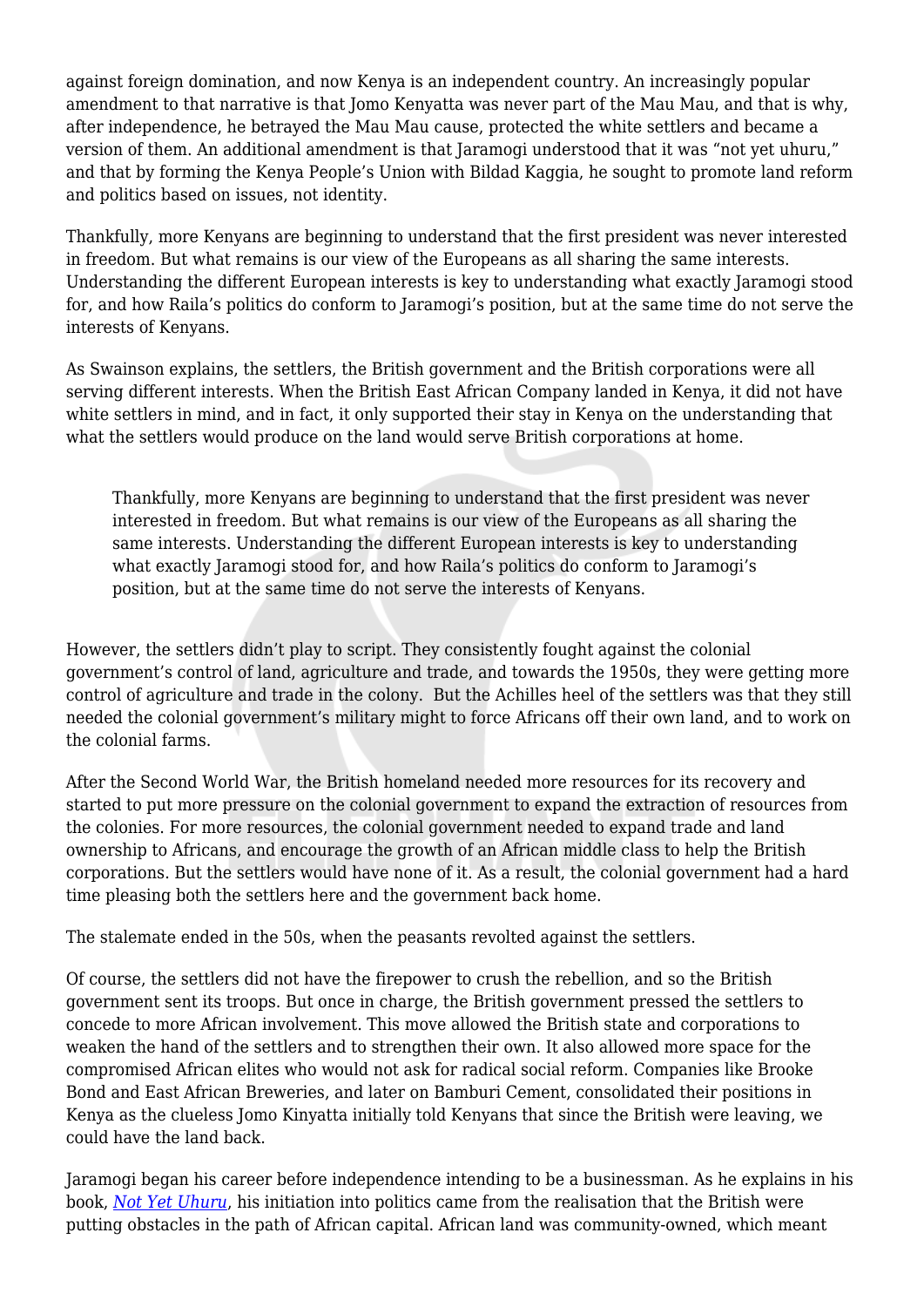that Africans could not borrow loans because they did not have title deeds. Africans couldn't form cooperatives unless the colonialists controlled the cooperatives. Africans couldn't get credit and couldn't buy shares. Africans couldn't set up businesses in the towns, only in the "bush". Town trading, even in Kisumu, was reserved for Asians.

The colonial government justified all this micro-managing of African entrepreneurship in the name of Africans needing to be protected from going into debt (the irony!). Jaramogi, therefore, understood that the obstacles to African capital were racial and political. He decided to join politics, because, in his words, "politics was the only sphere [of African advance] approved by the government." That was when he quit teaching and ran for a seat in Central Nyanza African District Council. Thus Jaramogi entered politics as an indigenous capitalist.

At independence, Jaramogi would rudely discover that the fault lines of access to capital simply shifted from race to ethnicity. The Kikuyu elite fixed the economy so that even though Western corporations would continue to exploit the country, it was only the Kikuyu elite who could share in the exploitation. In other words, entrance into the comprador elite group was necessarily ethnic.

And, as Swainson explains, the Kenyatta government set into motion a series of laws to control access to capital. Laws required the British multinational corporations to employ African managers and board members, and to give them shares. One cabinet minister, whom Swainson doesn't name, was so notorious for demanding ten percent of the start-up capital of Western multinational that he got the nickname "Mr Ten Per Cent." In 1975, the government wrote laws that allowed African elites to seize the businesses of Asians, and even though the law talked of non-citizens, Asians who were Kenyan citizens also lost their businesses.

At independence, Jaramogi would rudely discover that the fault lines of access to capital simply shifted from race to ethnicity. The Kikuyu elite fixed the economy so that even though Western corporations would continue to exploit the country, it was only the Kikuyu elite who could share in the exploitation. In other words, entrance into the comprador elite group was necessarily ethnic.

So Jaramogi understood that it was not yet uhuru, and that the transactional economic relations between the exploited peasants and Western capital hadn't really changed. Western capital had simply fired colonial settlers and replaced them with African (Kikuyu) elites to help Western capital to continue exploiting the majority of Kenyans. In other words, independence was just about replacing white chief executive officers with black ones and putting some black faces on the board – but the companies were still foreign-owned. And, as we now know, it was more difficult to fight against the black "nyapara" for Western capital, because they used ethnicity to erase the class distinctions between themselves and the ordinary Kenyans.

Since then, the obsession of Jaramogi and now of his son, is to reform this political set- up so as to open up the economy. The referendum is part of first seeking the political kingdom, with the promise that the economy will be added to it as well.

But in this 21st century, we need to refuse the formula of one first and the other later. We must fight for the economy now.

Jaramogi's experience highlights the problem that we still have today. It's difficult to make money if you are not in politics. The laws and economy are structured so that if you're not a politician, or if you do not have politician friends, you can barely make it as an "entrepreneur". And if you're not a Kikuyu connected to the Kenyattas, it is even harder for you to join the elite. All you can do is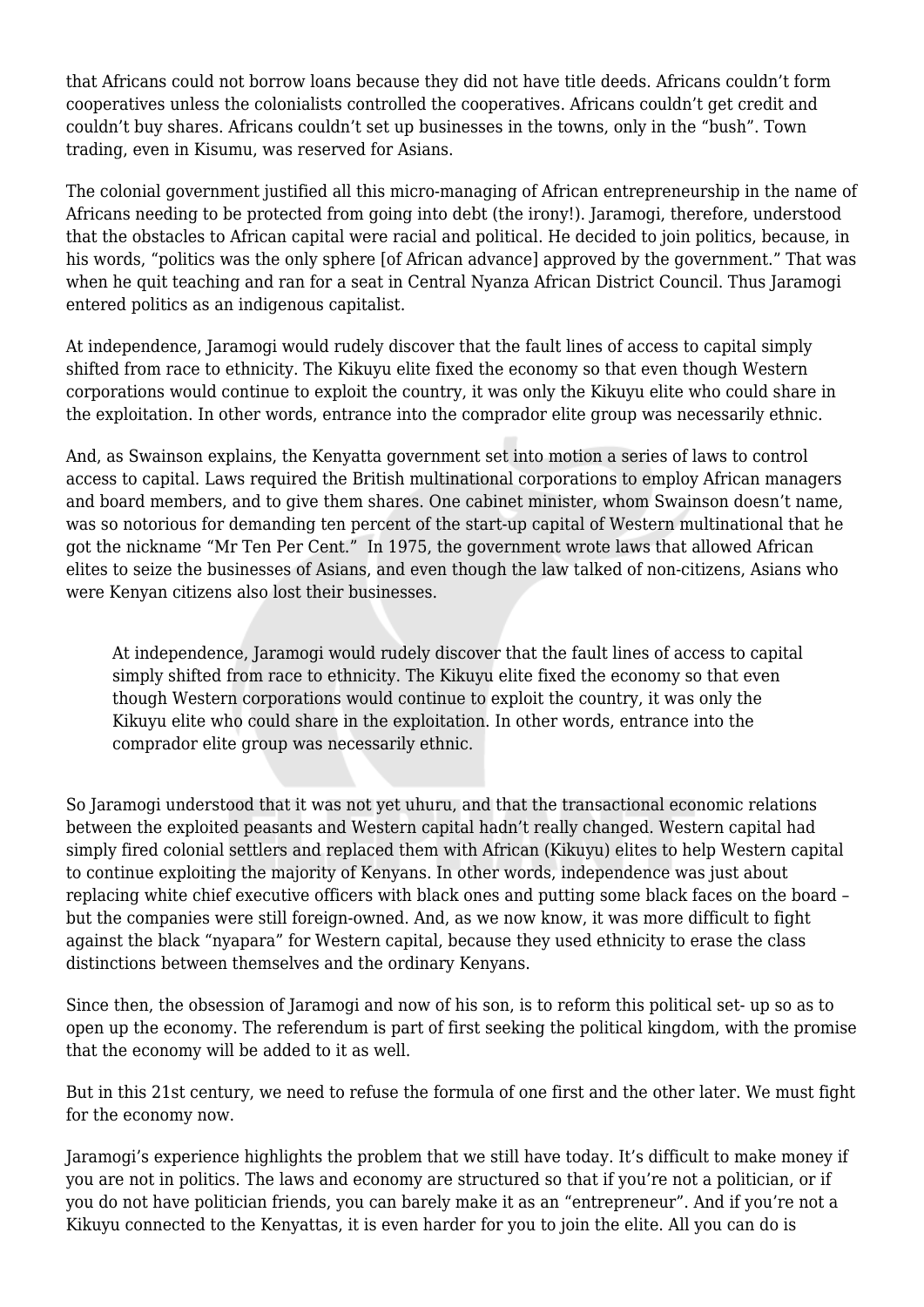negotiate with the Kenyatta elite or its ethnic representatives.

However, this relationship between politics and economics is now a catch-22 because you need [money](https://theconversation.com/kenyas-election-jitters-have-roots-in-campaign-financing-its-time-to-act-81693) to run for office in order to be in a position to grow your business. This means that without education, poor people stand a slim chance of social mobility, unless they find the formula to steal. And stealing means that you can never go to jail because you have enough to bribe a judge, assuming charges are leveled against you in the first place.

Since independence, the role of the political class (almost synonymous with the Kikuyu elite), with the help of Western governments, has been to keep performing elections and ethnic politics to blind us to this reality. In the name of reform, they make Kenyans obsessed with the mathematics of the ethnic composition of government and probabilities of electoral success so that the Western capital involved in our exploitation continues to remain faceless and we do not see politicians as a mere comprador elite getting their 10 per cent.

That is why Kenya has gone through a succession of political reforms that do not fundamentally change the economic arithmetic. In 1963, KADU crossed the floor. We repealed Section 2A of the constitution and re-introduced multiparty elections three decades later. In 2005, we had a referendum. In 2008, a coalition government. In 2010, as a result of the chaos of 2008 and pressure from the international community, we finally got a constitution that puts the Kenyan people at the center of governance.

But with this last reform, some things have changed, although not nearly enough. With devolution, the people are starting to see fundamental changes that they had not seen for the previous fifty years. We have also now got bolder in demanding public participation in policy and governmental institutions. Kenyans are now demanding more, and are even more adamant about it.

Unfortunately, that is not what the political elites on either side want. Of course, the Kenyatta family maintains an interest in the status quo, where it controls the economy and reduces elections to a joke whose purpose is to justify why Western corporations must still trade in Kenya since Kenya has a "democracy". Their son is sinking us into debt simply because he wants to build infrastructure and exploit our labour for capital.

In addition, the institutions of this country are still solidly colonial. The politicians and their political appointees in government bodies still plan the country and the economy [as if we Kenyans don't](https://www.theelephant.info/features/2018/08/16/invisible-citizens-branding-kenya-for-foreign-investors-and-tourists/) [exist](https://www.theelephant.info/features/2018/08/16/invisible-citizens-branding-kenya-for-foreign-investors-and-tourists/). For example, healthcare reforms have not been to treat Kenyans, but to [encourage medical](https://www.the-star.co.ke/news/2015/05/28/ktb-to-market-kenya-as-medical-destination-to-boost-tourism_c1142344) [tourism](https://www.the-star.co.ke/news/2015/05/28/ktb-to-market-kenya-as-medical-destination-to-boost-tourism_c1142344) and Kenyan doctors trained by our taxes go abroad so that they can send remittances. Meanwhile the government imports a handful to Cuban doctors as a way of showing the finger to Kenyan ones.

Foreign ideas and foreigners have driven the recent education curriculum reforms, and the contempt for Kenyans is so bad that the government would only recognise the problems we have been talking about after they [hired foreign experts](https://www.nation.co.ke/news/education/Systemic-hitches-might-foil-curriculum-roll-out/2643604-4790246-hl5u82/index.html) to tell them the obvious. Land is being given away to foreign landowners in Laikipia and Isiolo, with Africans branded as threats to wildlife, which needs wazungu to [conserve the environment.](https://www.theelephant.info/features/2018/09/13/a-dark-truth-the-racist-dynamic-at-the-heart-of-kenyas-conservation-practices-and-policies/)

Our politicians have become so predatory that when our health is threatened by poisoned sugar, their first worry is that [Western tourists and investors](https://www.nation.co.ke/counties/mombasa/Kimunya-sugar-wars-bad-Kenya-image/1954178-4627186-8pw5lvz/index.html) might hear the truth and not bring their money to Kenya.

Even politicians' wives repeat the contempt for African Kenyans. The Kenya government organised Melania Trump's visit to orphaned human and animal children, and the US First Lady wore [colonial](https://www.chron.com/life/celebrities/article/Melania-Trump-responds-to-criticism-about-her-13292689.php)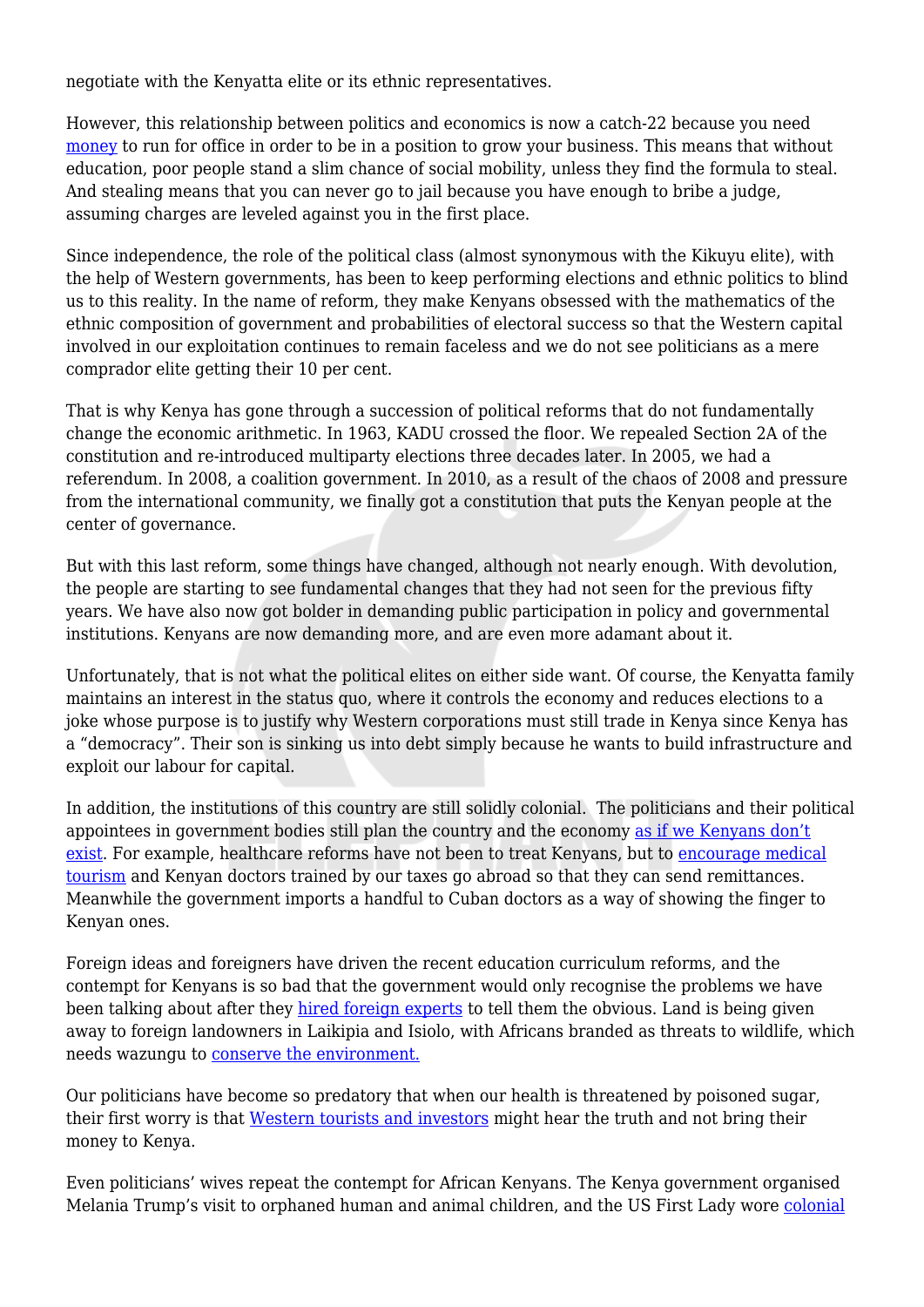[settler costume](https://www.chron.com/life/celebrities/article/Melania-Trump-responds-to-criticism-about-her-13292689.php). In other words, Kenya is a country of no people, or no adults. Children have no parents and the job of the elite is to help the West help us.

Our politicians have become so predatory that when our health is threatened by poisoned sugar, their first worry is that Western tourists and investors might hear the truth and not bring their money to Kenya.

And for all these insults, all we get is managerialist lip service to [Kenya](https://www.wandianjoya.com/blog/kenyavision2030-needs-to-be-shelved)ns through plans like Kenya [Vision 2030](https://www.wandianjoya.com/blog/kenyavision2030-needs-to-be-shelved) and the Big 4 agenda. The fancy strategic plans have not prevented inequality from growing at a rate faster than before. [According to Oxfam](https://www.oxfam.org/en/even-it/kenya-extreme-inequality-numbers), 8,300 Kenyans own more wealth than the bottom 99.9 per cent (more than 44 million of us). Kids are still not going to school, and healthcare is still out of the reach of most Kenyans, yet the weak public services are still being privatised.

So we can no longer hold onto the Jaramogi-Raila ideal that our lives can improve only after we have more diverse ethnic representation in the top political office. The one thing that must remain is that the government must be accountable to the people. Armed with the constitution, Kenyans have made great strides in this endeavor, and we must not let politicians fool us into abandoning our struggle in the name of cutting down spending and reforming power sharing.



## Photo: Oxfam Kenya

Most of all, the political class must realise that there is a new generation in Kenya. We have abandoned the naivete of the Nkrumah doctrine and have started to put a face to Western capital and ask what havoc it is wrecking in this Kenya. We now realise that referendums and elections cannot address our issues when the billionaires and their Western friends have the money to rig elections, compromise the electoral bodies and pay Cambridge Analytica millions of dollars to [misinform and distract](https://www.cnbc.com/2018/03/23/cambridge-analytica-and-its-role-in-kenya-2017-elections.html) Kenyans from the real issues. So we don't want an economic conversation after we've tinkered, yet again, with political succession problems. We want an economic conversation now.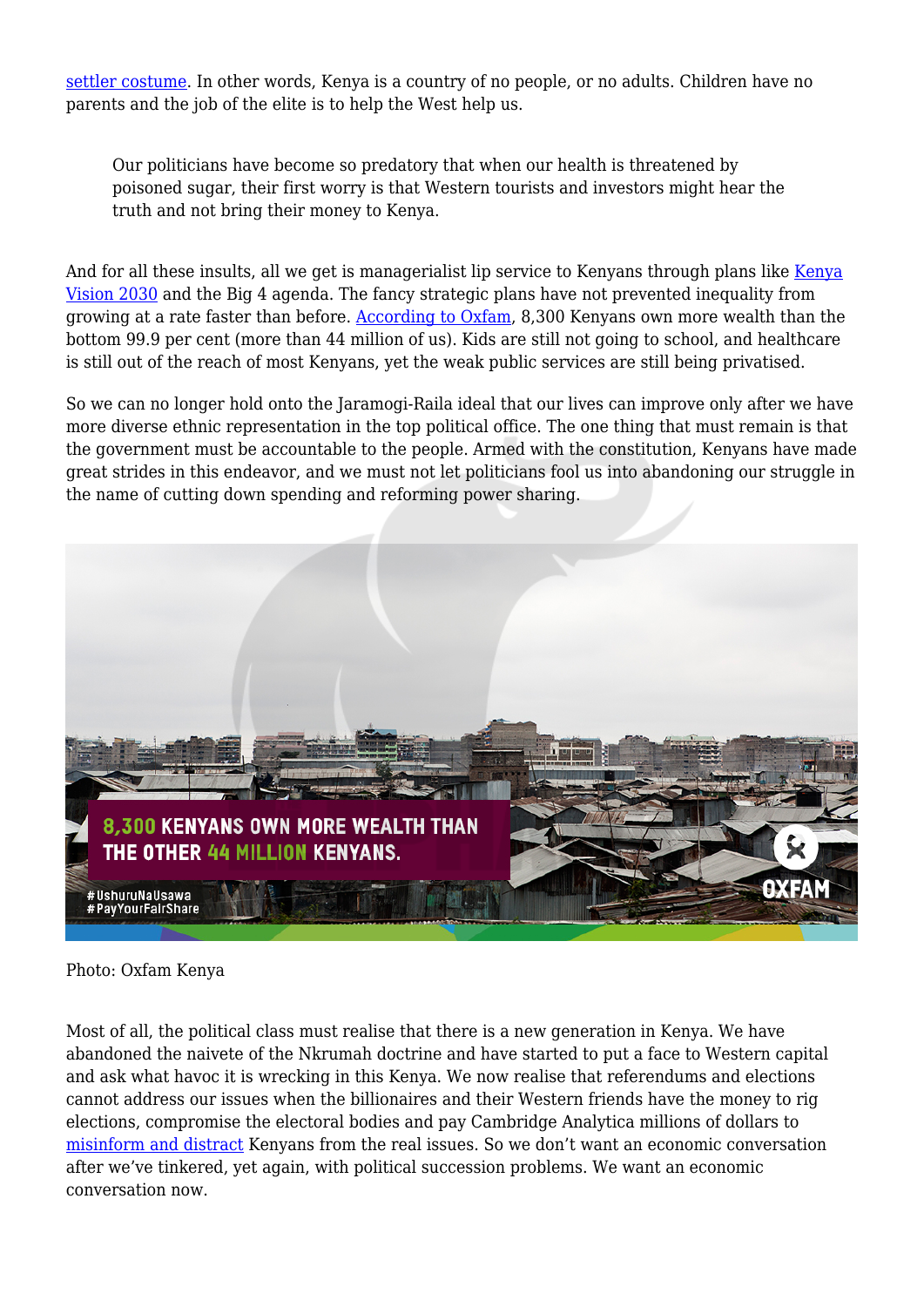During the Cold War, it was less easy to see the love affair between black Kenyan elites and white capital. The educated Kenyans were few and a majority of them were working for government. The population was smaller, and the government was funding social services in places where the educated Kenyans raised their kids. Also, the threat of Communism in the East and the strong welfare states in the West meant that the World Bank and the United States were more sympathetic to our government funding education and healthcare. But with the neoliberal turn and the fall of the USSR, Western governments no longer felt the same.

So as the World Bank reduced funding for social services, kids like me, with educated parents, started to see that our economic fortunes were worse than theirs. We can't afford the same social services our parents afforded at our age. In addition, social media has enabled us to get live updates on the social struggles all over the world. We not only see Donald Trump, but also Alexandria Ocasio-Cortez. We not only see Theresa May; we also follow Jeremy Corbyn. We listen to the conversations of people like Chris Hedges, Tariq Ali and Yanis Varoufakis. Some of us have studied in the US and have been raised by Pan-Africanists. We don't just hear about Frantz Fanon, Julius Nyerere, Thomas Sankara, Malcolm X, Angela Davis and James H. Cone. Now we also read them.

So we now see the face of capital more clearly than our parents did. And the more we ask questions about why our money doesn't stretch as far, the more we see that the poor are worse off than us.

So we are not the generation of 1974 or 2008. We are no longer people who believe that our economic and social problems will be solved through mere political reshuffling without a conversation about the economy. We know that the problem is that white capital still runs this country and that our old school politicians want a referendum to make themselves, not us, comfortable. We know that a referendum will simply waste money on campaigns and popularity contests, the same money that politicians now say that we waste on counties and MPs. And in the end, the referendum will leave the logic of the market, driven by foreigners, very much intact.

What we need is economic reform. We want a government whose pillar of development is WE THE PEOPLE, because we Kenyans are talented, resourceful and simply awesome. We don't want to hear more of foreign investors and tourists when we want to put our minds and muscles to work. We need the toxic relationship between the state and capital to end. Title deeds should no longer be used as loan security. We want a country that believes in us Africans and that will give us loans because they know we can do the work and succeed. If one does not use land, let them give it back to the public and the public will find someone who will use it. You should not be able to sell land, because you did not make it.

What we need is economic reform. We want a government whose pillar of development is WE THE PEOPLE, because we Kenyans are talented, resourceful and simply awesome.

We want an education that makes Kenyans proud to be human and African, and that encourages them to be creative.

We want universal healthcare because our people deserve to be healthy and live in dignity. That way, our people will also not be afraid to try new ideas because they will not be worrying about healthcare for mothers and kids.

We want a tourism industry that appreciates that the best tourists are WE Kenyans. The communities living alongside wildlife can offer us their homes, build hotels and take care of wildlife better than any foreign "conservationist" who inherited land from King George V.